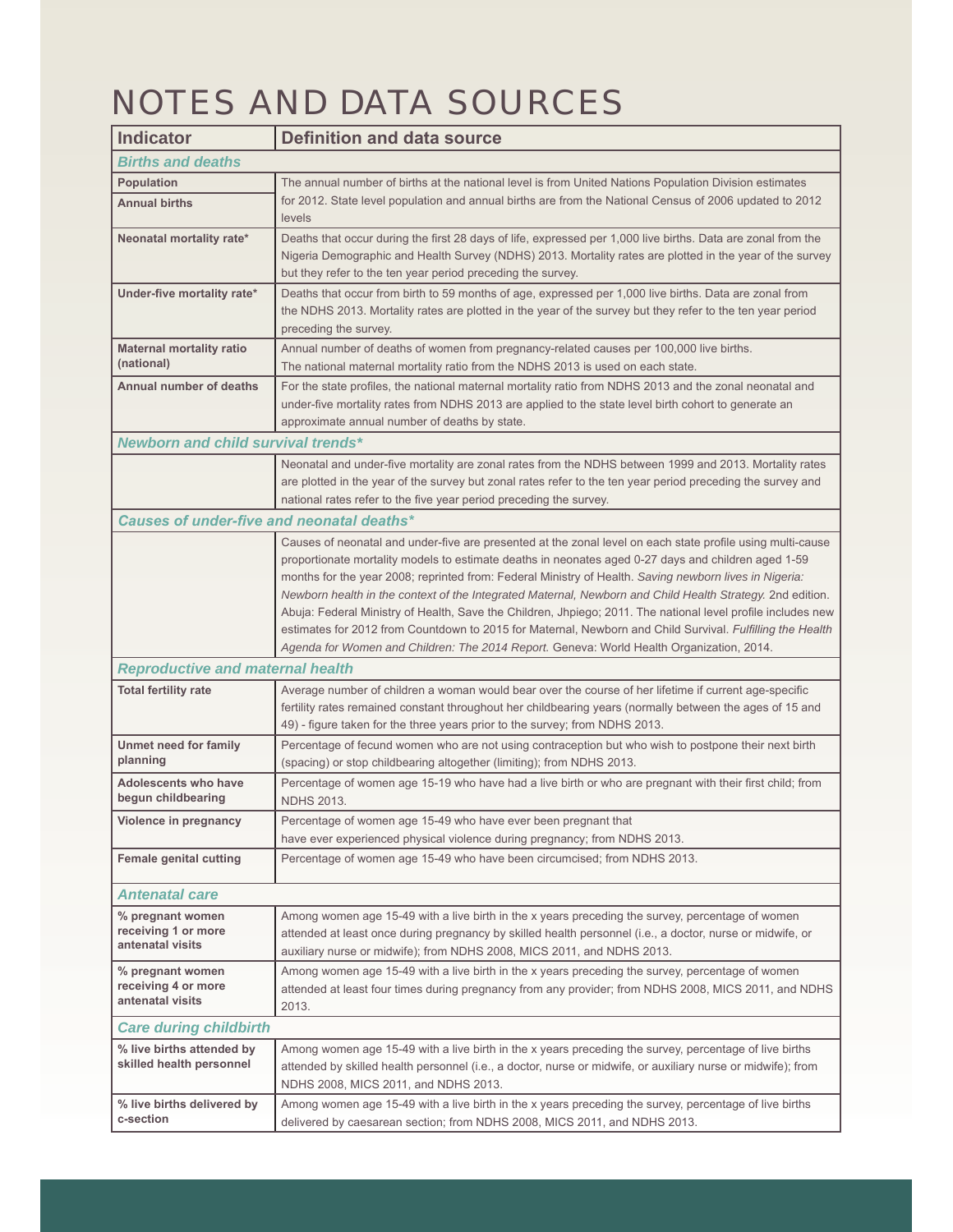## *Missed opportunities in key maternal, newborn and child health packages*

*This graph shows the current coverage, the coverage gap between current coverage and full coverage, and missed opportunities to deliver high impact interventions within packages across pregnancy, nutrition, and child health outreach services.*

| ANC (antenatal care) 1+                                                                                                                                                                                                                                                                                                                                                         | Among women age 15-49 with a live birth in the five years preceding the survey, the percentage of women<br>attended at least once during pregnancy by skilled health personnel (i.e., a doctor, nurse or midwife, or<br>auxiliary nurse or midwife); from NDHS 2013.                                                                                                                                                                                                                             |  |
|---------------------------------------------------------------------------------------------------------------------------------------------------------------------------------------------------------------------------------------------------------------------------------------------------------------------------------------------------------------------------------|--------------------------------------------------------------------------------------------------------------------------------------------------------------------------------------------------------------------------------------------------------------------------------------------------------------------------------------------------------------------------------------------------------------------------------------------------------------------------------------------------|--|
| ANC (antenatal care) 4+                                                                                                                                                                                                                                                                                                                                                         | Among women age 15-49 with a live birth in the five years preceding the survey, the percentage of women<br>attended at least four times during pregnancy from any provider; from NDHS 2013.                                                                                                                                                                                                                                                                                                      |  |
| Informed of danger signs                                                                                                                                                                                                                                                                                                                                                        | Among women age 15-49 with a live birth in the five years preceding the survey, percentage of women<br>who were informed of signs of pregnancy complications during antenatal care; from NDHS 2013.                                                                                                                                                                                                                                                                                              |  |
| <b>Tetanus protection</b>                                                                                                                                                                                                                                                                                                                                                       | Among women age 15-49 with a live birth in the five years preceding the survey, percentage of women<br>with two injections during the pregnancy for her last live birth, or two or more injections (the last within<br>three years of the last live birth), or three or more injections (the last within five years of the last birth), or<br>four or more injections (the last within ten years of the last live birth), or five or more injections prior to the<br>last birth; from NDHS 2013. |  |
| <b>VCT (voluntary counselling</b><br>and testing) for HIV                                                                                                                                                                                                                                                                                                                       | Among all women age 15-49 who gave birth in the two years preceding the survey, the percentage who<br>received HIV pretest counselling, the<br>percentage who received an HIV test during antenatal care for their most recent birth by whether they<br>received their results and post-test counselling for their most recent birth; from NDHS 2013.                                                                                                                                            |  |
| <b>IPTp (Intermittent)</b><br>preventive treatment for<br>malaria in pregnancy)                                                                                                                                                                                                                                                                                                 | Percentage of women age 15-49 with a live birth in the two years preceding the survey who, during the<br>pregnancy preceding the last birth, took at least two doses of SP/Fansidar; from NDHS 2013.                                                                                                                                                                                                                                                                                             |  |
| <b>Ever breastfed</b>                                                                                                                                                                                                                                                                                                                                                           | Among last-born children who were born in the two years preceding the survey, the percentage who were<br>ever breastfed; from NDHS 2013.                                                                                                                                                                                                                                                                                                                                                         |  |
| Immediately breastfed                                                                                                                                                                                                                                                                                                                                                           | Among last-born children who were born in the two years preceding the survey who were put to the breast<br>within one hour of birth; from NDHS 2013.                                                                                                                                                                                                                                                                                                                                             |  |
| No prelacteal feeds                                                                                                                                                                                                                                                                                                                                                             | Among last-born children who were born in the two years preceding the survey who were given nothing but<br>breastmilk in the first three days of life; from NDHS 2013.                                                                                                                                                                                                                                                                                                                           |  |
| >3 IYCF (infant and young<br>child feeding) practices                                                                                                                                                                                                                                                                                                                           | Percentage of children aged 6-23 months fed with at least three IYCF practices (food diversity, feeding<br>frequency, and consumption of breastmilk or other milk or milk products); from NDHS 2013.                                                                                                                                                                                                                                                                                             |  |
| Vitamin A                                                                                                                                                                                                                                                                                                                                                                       | Among all children age 6-59 months, the percentages who were given vitamin A supplements in the six<br>months preceding the survey; from NDHS 2013.                                                                                                                                                                                                                                                                                                                                              |  |
| <b>Measles</b>                                                                                                                                                                                                                                                                                                                                                                  | Percentage of children age 12-23 months who received measles vaccine at any time before the survey<br>(according to a vaccination card or the mother's report); from NDHS 2013.                                                                                                                                                                                                                                                                                                                  |  |
| DPT (Diphtheria, pertussis<br>and tetanus) 1                                                                                                                                                                                                                                                                                                                                    | Percentage of children age 12-23 months who received at least one dose of the diphtheria, pertussis and<br>tetanus vaccine at any time before the survey (according to a vaccination card or the mother's report);<br>from NDHS 2013.                                                                                                                                                                                                                                                            |  |
| DPT <sub>3</sub>                                                                                                                                                                                                                                                                                                                                                                | Percentage of children age 12-23 months who received all three doses of the diphtheria, pertussis and<br>tetanus vaccine at any time before the survey (according to a vaccination card or the mother's report);<br>from NDHS 2013.                                                                                                                                                                                                                                                              |  |
| All vaccines                                                                                                                                                                                                                                                                                                                                                                    | Percentage of children age 12-23 months who received BCG, measles, and 3 doses each of DPT and<br>polio vaccine (excluding polio vaccine given at birth) at any time before the survey (according to a<br>vaccination card or the mother's report); from NDHS 2013.                                                                                                                                                                                                                              |  |
| <b>ITN</b> (insecticide treated<br>bednet) use                                                                                                                                                                                                                                                                                                                                  | Percentage of children under age 5 who, the night before the survey, slept under an insecticide-treated<br>mosquito net; from NDHS 2013.                                                                                                                                                                                                                                                                                                                                                         |  |
| <b>Coverage along the continuum of care</b><br>The continuum of care for maternal, newborn and child health reflects integrated service delivery for mothers and<br>children from pregnancy to delivery, the immediate postnatal period, and childhood. Such care is provided by families and<br>communities, through outpatient services, clinics and other health facilities. |                                                                                                                                                                                                                                                                                                                                                                                                                                                                                                  |  |
| Contraceptive prevalence<br>rate                                                                                                                                                                                                                                                                                                                                                | The percentage of currently married women who are using a method of contraception; from NDHS 2013.                                                                                                                                                                                                                                                                                                                                                                                               |  |
| Antenatal visit (1+)                                                                                                                                                                                                                                                                                                                                                            | Among women age 15-49 with a live birth in the five years preceding the survey, the percentage of women<br>attended at least once during pregnancy by skilled health personnel (i.e., a doctor, nurse or midwife, or<br>auxiliary nurse or midwife); from NDHS 2013.                                                                                                                                                                                                                             |  |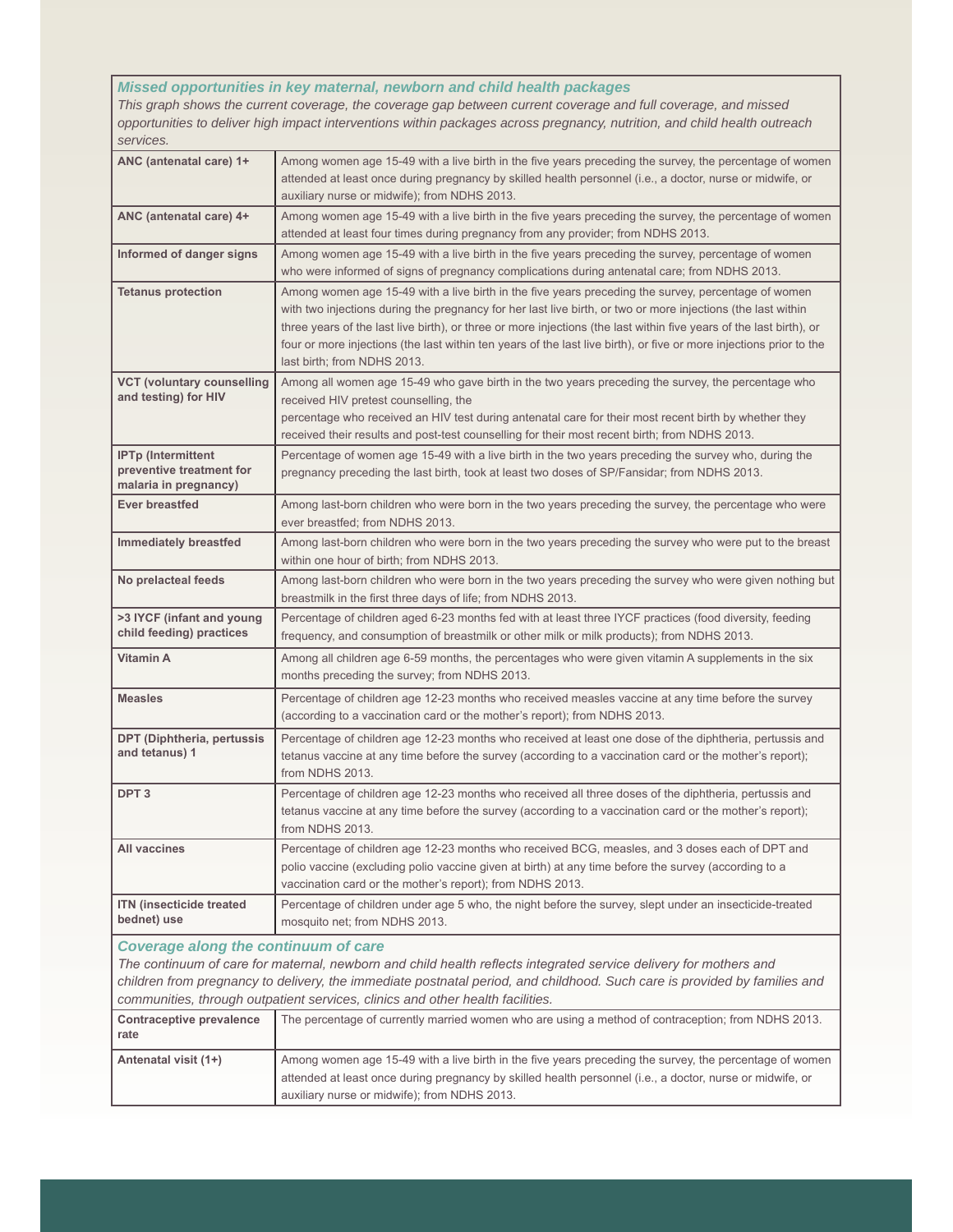| <b>Skilled attendant at birth</b>                          | Among women age 15-49 with a live birth in the five years preceding the survey, percentage of live births<br>attended by skilled health personnel (i.e., a doctor, nurse or midwife, or auxiliary nurse or midwife); from<br><b>NDHS 2013.</b>                                                |  |  |
|------------------------------------------------------------|-----------------------------------------------------------------------------------------------------------------------------------------------------------------------------------------------------------------------------------------------------------------------------------------------|--|--|
| Postnatal care within 2<br>days                            | Among women age 15-49 giving birth in the two years preceding the survey, the percentage of women with<br>a live birth in the two years preceding the survey who received a postnatal check in the first two days after<br>giving birth; from NDHS 2013.                                      |  |  |
| <b>Exclusive breastfeeding</b><br>$<$ 6m $*$               | Percentage of youngest children under 6 months who are living with their mother and receiving nothing to<br>eat or drink other than breastmilk; data are zonal from NDHS 2013.                                                                                                                |  |  |
| <b>Measles immunisation</b>                                | Percentage of children age 12-23 months who received measles vaccine at any time before the survey<br>(according to a vaccination card or the mother's report); from NDHS 2013.                                                                                                               |  |  |
| <b>Care for home births</b>                                |                                                                                                                                                                                                                                                                                               |  |  |
| <b>Proportion of deliveries</b><br>that take place at home | Percentage of live births in the five years preceding the survey by place of delivery and percentage<br>delivered at the respondent's home or another home; from NDHS 2013.                                                                                                                   |  |  |
| Clean delivery kit used                                    | Percentage of non-institutional last live births in the two years preceding the survey whose mothers<br>reported using a clean delivery kit; from NDHS 2013.                                                                                                                                  |  |  |
| <b>Baby wrapped immediately</b><br>at birth                | Percentage of non-institutional last live births in the two years preceding the survey whose mothers<br>reported using a clean delivery kit; from NDHS 2013.                                                                                                                                  |  |  |
| Baby placed skin-to-skin<br>at birth                       | Percentage of non-institutional last live births in the two years preceding the survey whose mothers<br>reported placing the baby on the mother's belly or breast before the placenta was delivered; from NDHS<br>2013.                                                                       |  |  |
| Bath delayed >1 hour                                       | Percentage of non-institutional last live births in the two years preceding the survey whose mothers<br>reported delaying the baby's first bath by more than one hour; from NDHS 2013.                                                                                                        |  |  |
| No substance placed on<br>cord                             | Percentage of non-institutional last live births in the two years preceding the survey who reported placing<br>nothing on the umbilical cord stump before it fell off; from NDHS 2013.                                                                                                        |  |  |
| <b>Early breastfeeding</b><br>initiated*                   | Percentage of non-institutional last live births in the two years preceding the survey who were put to the<br>breast within one hour of birth; data are zonal from NDHS 2013.                                                                                                                 |  |  |
| PNC within 2 days<br>(mother)*                             | Percentage of women age 15-49 with a non-institutional last live birth in the two years preceding the<br>survey, who received a postnatal check in the first two days after giving birth; data are zonal from NDHS<br>2013.                                                                   |  |  |
| PNC within 2 days (baby)*                                  | Percentage of non-institutional last live births in the two years preceding the survey who received a<br>postnatal check in the first two days of life; data are zonal from NDHS 2013.                                                                                                        |  |  |
| <b>Nutritional status</b>                                  |                                                                                                                                                                                                                                                                                               |  |  |
| % children <5 years who<br>are stunted                     | Percentage of children under age 5 whose height-for-age Z-score is below minus two standard deviations<br>(-2 SD) from the median of the WHO reference population; from NDHS 2008, MICS 2011, and NDHS<br>2013.                                                                               |  |  |
| % children <5 years who<br>are wasted                      | Percentage of children under age 5 whose weight-for-height Z-score is below minus two standard<br>deviations (-2 SD) from the median of the WHO reference population; from NDHS 2008, MICS 2011, and<br><b>NDHS 2013.</b>                                                                     |  |  |
| <b>Infant feeding practices</b>                            |                                                                                                                                                                                                                                                                                               |  |  |
| % babies breastfed within<br>1h of birth                   | Percentage of last live births in the two years preceding the survey who were put to the breast within one<br>hour of birth; from NDHS 2008, MICS 2011, and NDHS 2013.                                                                                                                        |  |  |
| % infants <6m exclusively<br>breastfed                     | Percentage of youngest children under 6 months who are living with their mother and receiving nothing to<br>eat or drink other than breastmilk; data are zonal from NDHS 2008, MICS 2011, and NDHS 2013.                                                                                      |  |  |
| % children receiving >3<br><b>IYCF</b> practices           | Percentage of children aged 6-23 months fed with at least three IYCF practices (food diversity, feeding<br>frequency, and consumption of breastmilk or other milk or milk products); from NDHS 2008, MICS 2011,<br>and NDHS 2013.                                                             |  |  |
| <b>Vaccinations</b>                                        |                                                                                                                                                                                                                                                                                               |  |  |
| % children vaccinated<br>against measles                   | Percentage of children age 12-23 months who received measles vaccine at any time before the survey<br>(according to a vaccination card or the mother's report); from NDHS 2008, MICS 2011, and NDHS 2013.                                                                                     |  |  |
| % children vaccinated<br>against DPT                       | Percentage of children age 12-23 months who received all three doses of the diphtheria, pertussis and<br>tetanus vaccine at any time before the survey (according to a vaccination card or the mother's report); from<br>NDHS 2008, MICS 2011, and NDHS 2013.                                 |  |  |
| % children vaccinated with<br>all basic vaccines           | Percentage of children age 12-23 months who received BCG, measles, and 3 doses each of DPT and<br>polio vaccine (excluding polio vaccine given at birth) at any time before the survey (according to a<br>vaccination card or the mother's report); from NDHS 2008, MICS 2011, and NDHS 2013. |  |  |